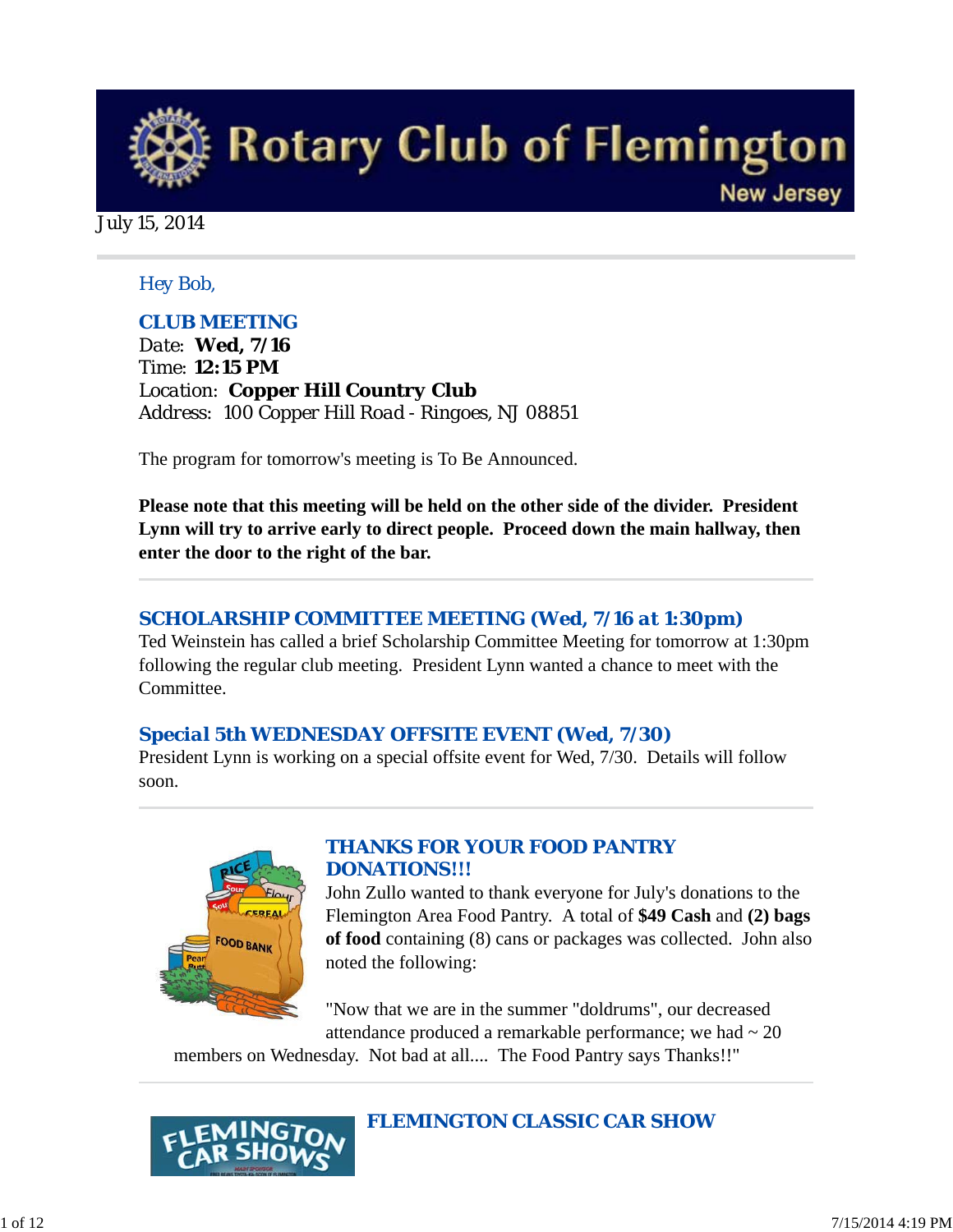

*TROPHY Sponsored by the Rotary Club of Flemington* **Saturday, September 6, 2014 5:30 to 8:30 pm** Historic Main Street - Downtown Flemington, NJ

The Rotary Club of Flemington will be sponsoring the Trophy for the Flemington Classic Car Show on Saturday, September 6th. **Military & First Responders** are the featured vehicle of this show.

As a benefit of being a trophy sponsor, Flemington Rotary is able to have a table at the event to help promote and

display the good work we do. If you are able to attend and help out at the table, please **CLICK HERE** to generate an email to Lynn Hyman and let her know you are able to lend a hand!



### *DISTRICT 7510 COUNTY MEETING* **Tuesday, September 23 6:00 pm Copper Hill Country Club**

The first County meeting for Hunterdon Clubs will be held on Tues, 9/23 at Copper Hill Country Club. Details will follow once they are available.

# *DONATIONS COMMITTEE MEETING NOTES* **From the Meeting held on Wed, 7/2 at 1:30pm**

President Lynn wanted everyone to be included on the meeting notes from the recent Donations Committee meeting:

------------------------------------------

*Donations Committee Reorganization Meeting (Wed, 7/2 at 1:30pm) Attending*: President Lynn Hyman, Chairman Terry Ownes. *Members*: Bob Chittenden, Tom Fisher, Harry Mazujian, Bob Newland, John Zullo

Discussion Points.

Chairman Terry O. explained to the committee members in attendance that the source of funds available for donations has shrunk over the past several years. In review, the RCOF currently has three events that are held each year, Pancake Day in October, Soup Cook-Off in February and the Dog Walk in June. Pancake Day usually generates income of \$ 7500 - \$ 9000 which is sufficient to cover the historical cost of the scholarships that are awarded in June. The Soup Cook-Off, although immensely successful generates no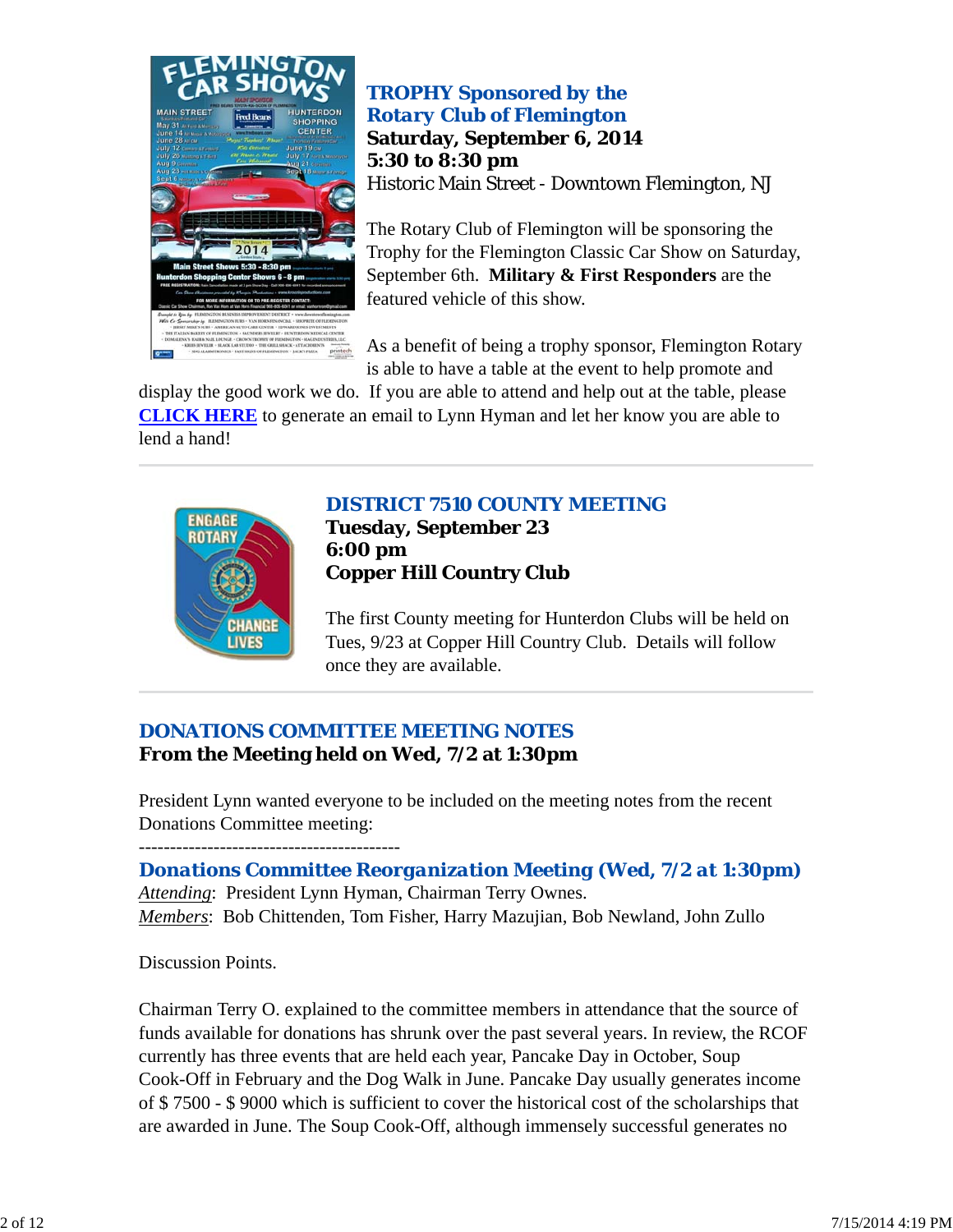available funds for discretionary donations since all income is divided among the area Food Pantries. The Dog Walk this past year generated approx. \$ 7500 in total income which the club shares 75%-25% with Animal Alliance. The net income this past year was \$5100.

The committee recognizes that we as a club must exercise better judgment and control over these funds. Chairman Terry suggested that the Donations Committee become the umbrella committee over all charitable monies that are raised by our club. This will include but not be limited to oversight as it pertains to Scholarships, Tree Lighting, Holiday Presents, SAC and any other program/organization that may benefit from these funds. This was well received by the members in attendance and is in line with President's Lynn agenda.

Terry O. suggested that since that there were no approved donations through the committee in fiscal year 2013-2014 that all surplus monies from Pancake Day (minus scholarships) and income from the Dog Walk be rolled into the donations budget for fiscal year 2014-2015. It was also suggested that 1/3 of the surplus that the RCOF has been carrying forward for years also be designated as part of the donations budget for fiscal 2014-2015. The exact total of available funds is yet to be determined. This will be the proposed policy going forward in the establishment of the "Donations" budget. This was well received by the members in attendance. This change in procedure will establish a good number going forward and will allow us to react in a more timely fashion.

Foundation support will continue to fall under administration since these ventures are generally funded by EREY and lunch fund surpluses as it pertains to Eat, Drink & Share.

The next topic of discussion was regarding the RCOF's tax exempt status. We are indeed a tax exempt charitable organization but we are not a 501(C)3. There are numerous benefits for the RCOF to achieve 501(C)3 status.

### **Advantages**

**Tax exemption/deduction**: Organizations that qualify as public charities under Internal Revenue Code 501(c)(3) are eligible for federal exemption from payment of corporate income tax. Once exempt from this tax, the nonprofit will usually be exempt from similar state and local taxes. If an organization has obtained  $501(c)(3)$  tax exempt status, an individual's or company's charitable contributions to this entity are tax-deductible.

**Eligibility for public and private grants**: Nonprofit organizations are allowed to solicit charitable donations from the public. Many foundations and government agencies limit their grants to public charities.

There is a geed deal of work in the setup of the organization but the committee truly believes the advantages will outweigh the effort put forth.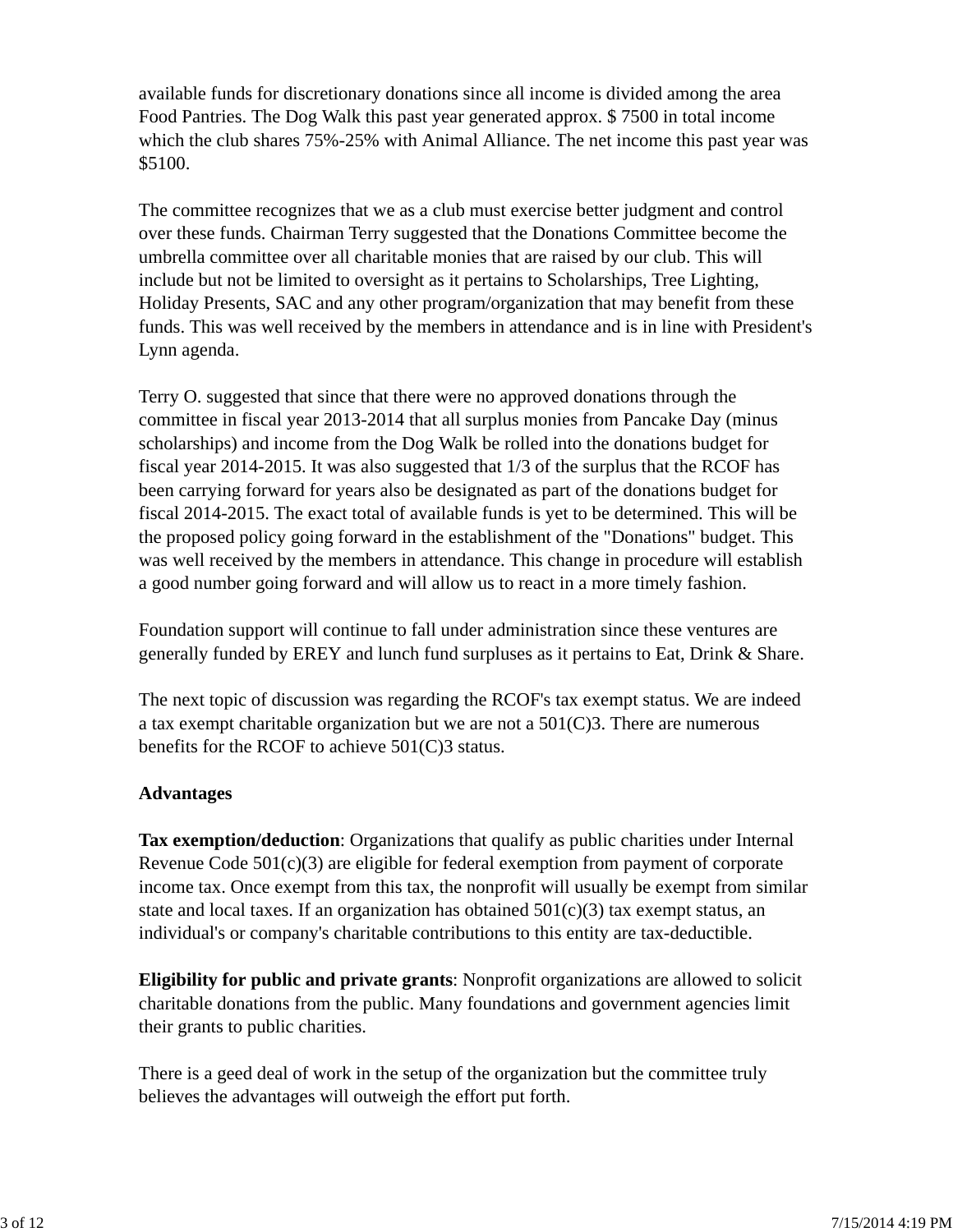The final topic of discussion was regarding the process through which an organization may solicit funds from the RCOF. A draft cover page was presented as was a brief one page questionnaire. The initial concern was that the draft stated the soliciting organization must be a  $501(C)3$  whereas we are not a  $501(C)3$ . A discussion ensued as to whether the RCOF should be donating our monies to another non-profit? A statement was made by John Z. that in years past it became difficult to find individual needs so the committee found it easier to give to a list of other organizations. President Lynn mentioned her desire to return focus to hands on projects such as helping repair the Flemington Park Gazebo.

The final sum up was as follows:

In order to establish a budget for fiscal 2014-2015 we will wait until Bob Newland has completed the books for fiscal 2013-2014. Some expenses may need to be reclassed as Bob had mentioned writing checks and classing them as donations when in fact the committee had not approved same.

President Lynn will be in contact with the chairs of the sub-committees and advise them of the change in oversight and budgeting process.

Terry O. will begin to explore the process of forming a  $501(C)3$ . Harry M. will assist since he had recently been involved in the formation of same.

We will review and adapt as needed the on-line form for solicitation. The donation committee will meet as a group for comments and input prior to going live.



# *A MESSAGE FROM THE PRESIDENT* **From President Lynn Hyman**

Hello Fellow Rotarians,

Another year has come and gone. We are now embarking on another new Rotary year! I have two (2) club causes for the year. The first is to constantly work throughout the year with the

membership committee and try to bring in new members. The second is to work with the donations committee to reorganize the donations process. I will try to keep you all informed with the progress of the two committees.

Karen Widico will be our Sergeant-at-Arms for the 2014-2015 Rotary year. Karen & I are hoping to make each and every meeting a fun meeting. It is my hope that more club members decide to joint us at Wednesday meetings when word gets out about how much fun we are having.

The board will be meeting once again on the first Thursday of the month. All members are welcome to attend any board meeting. I will also try to keep you all informed about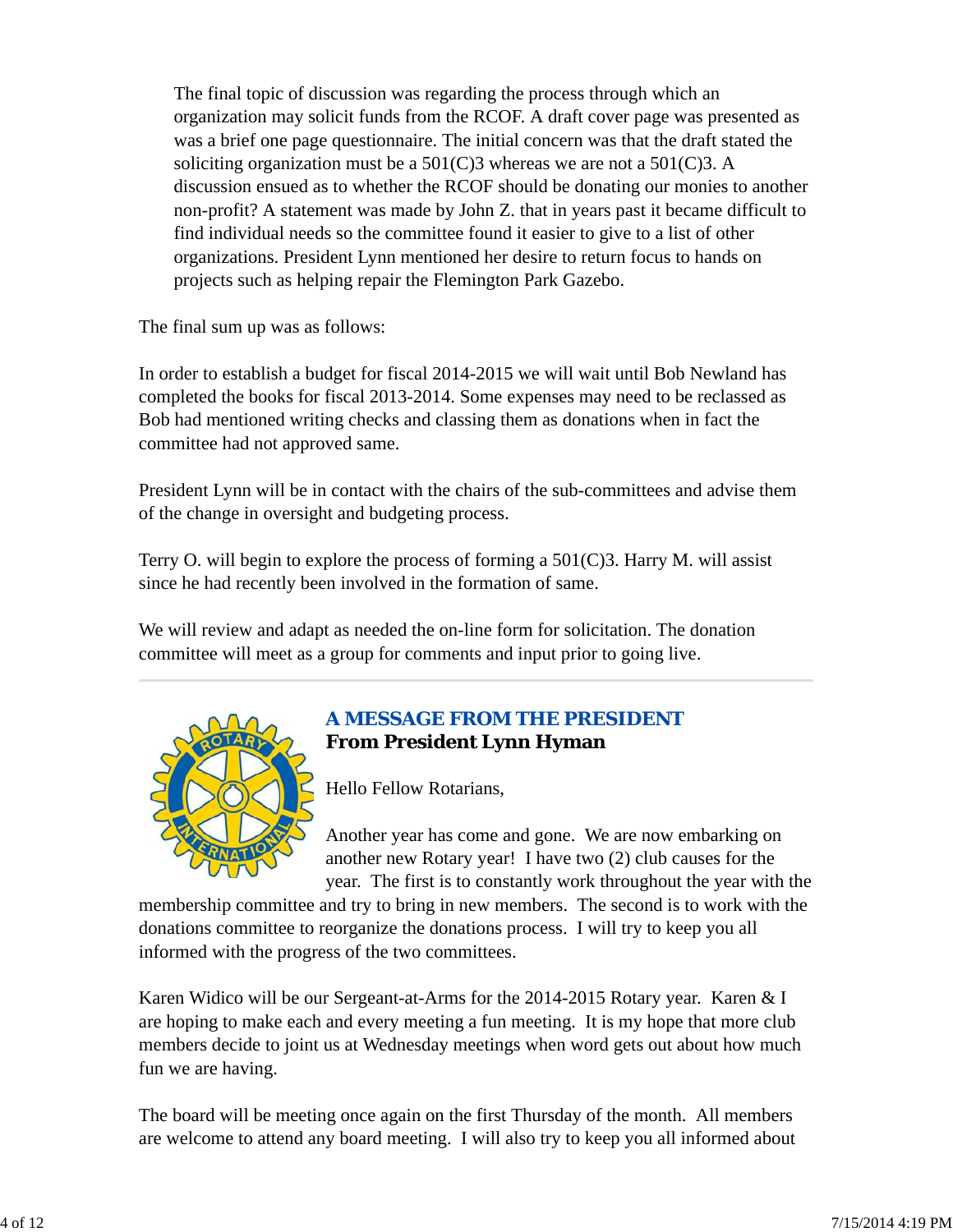what is going with the board.

Let's make this Rotary year a fun and exciting year!!!

Lynn Hyman - President Rotary Club of Flemington

### *Two (2) POTENTIAL NEW MEMBERS*

The Board, Membership Committee and club have approved two (2) potential candidates for membership in Flemington Rotary. They are currently in the process of having their orientation meeting scheduled.

### *Proposed New Member - JOHN ERSKINE*

The Membership Committee and Board have approved **John Erskine** for potential membership in the Rotary Club of Flemington. John has been proposed by Harrie Copeland and has attended a few of our club meetings. He would have the proposed classification of "**Youth Development**". John is the Senior District Executive for the Boy Scouts of America, Bucks County Council located in Doylestown, PA. John is an Eagle Scout and has also earned his Wood Badge. He resides here in NJ.

### *Proposed New Member - CHRIS STEFFNER*

The Membership Committee and Board have approved **Christina Steffner** for potential membership in the Rotary Club of Flemington. Chris, as she prefers to be called, has been proposed by Jim Davidson and has attended a few of our club meetings. She would have the proposed classification of "**Education**". She is the Superintendent of Hunterdon Central Regional High School here in Flemington. She resides in Bridgewater, NJ. Her hobbies include skiing and reading.

#### *HUNTERDON COUNTY CHAMBER OF COMMERCE* **HUNTERDON COUNTY CHAMBER OF COMMERCE**

As you know, the Rotary Club of Flemington is a member of the H.C. Chamber of Commerce. This enables all Rotarians the ability to attend a Chamber function as a "member". If someone asks you what your business is, you would explain that you are a member representing the Rotary Club of Flemington. **Click Here** to visit the Chamber website for a listing of upcoming events.

### *Hunterdon Chamber Internet Radio "THE ROTARY HOUR"* **Mondays from 11am to 12noon**

PDG Megan Jones-Holt is the host of "The Rotary Hour" on the Hunterdon Chamber Internet Radio station and is looking for guests to have on the show. If you are intersted, please get in touch with Megan at (908)894-4590 or **mjonesholt@gmail.com**. **Click Here** to listen to the Hunterdon Chamber Internet Radio station from your PC, smart phone, mobile device, etc.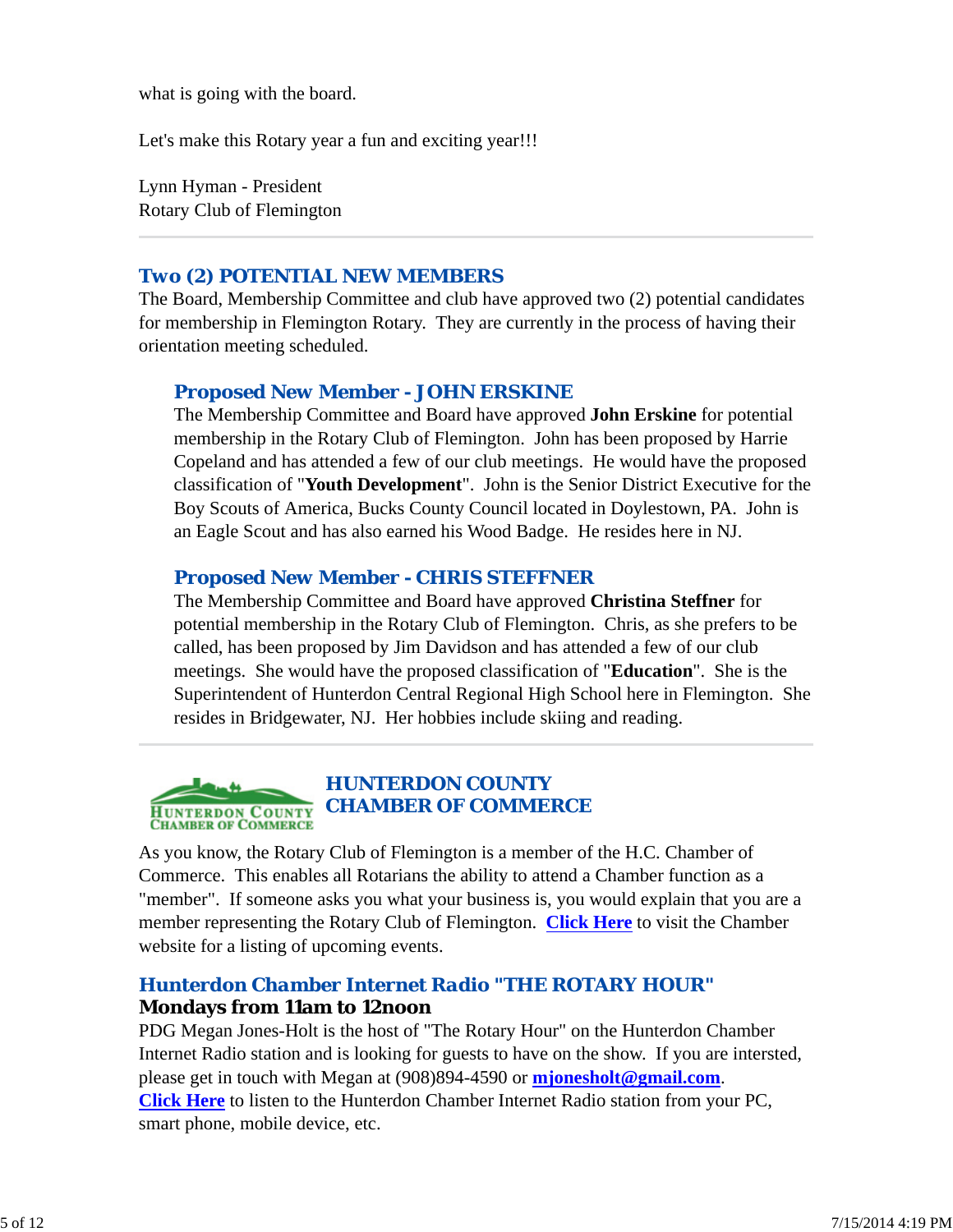#### *FLEMINGTON BUSINESS IMPROVEMENT DISTRICT* www.downtownflemington.com FLEMINGTON

If you would like to learn more about events and activities going on around Flemington, please **CLICK HERE** to visit the Flemington Business Improvement District (BID) website.

# *ROTARY DISTRICT 7510 NEWS*

**Click Here** to read the current news from our Rotary District 7510.

### *SPEAKERS & PROGRAMS BEING SOUGHT*

We are always seeking new or creative ideas for upcoming meeting programs and speakers. If you have any leads, please pass them onto Mick Schaible. **Click here** to generate an email directly to Mick.

# *UPCOMING DATES TO NOTE*

#### **Summary of Upcoming Club Meeting Programs**:

Wed, 7/16: TBA Wed, 7/23: Terry Wright: Hunterdon County Democrat. Wed,  $7/30$ : **5th Wednesday Meeting**: Special Offsite Event to be announced.

Wed, 8/06: Ed Turenne, who is Polytech's Hunterdon and Somerset County Apprenticeship Coordinator. He will be presenting information about Polytech's apprenticeships and their apprenticeship grant.

Wed, 8/13: TBA

Wed, 8/20: Tom Lillis: First Tee, which promotes character development, life skills and golf skills across the US for kids from K to 5th grade.

Wed, 8/27: TBA

Wed, 9/03: TBA Wed, 9/10: TBA Wed, 9/17: TBA Wed, 9/24: **District Governor Mel Kevoe Official Visit**.

Wed, 10/01: TBA Wed, 10/08: TBA Wed, 10/15: TBA Wed, 10/22: Nancy McWilliams: Her recent trip to Iran. Wed, 10/29: **5th Wednesday Meeting**: Special Offsite Event to be announced.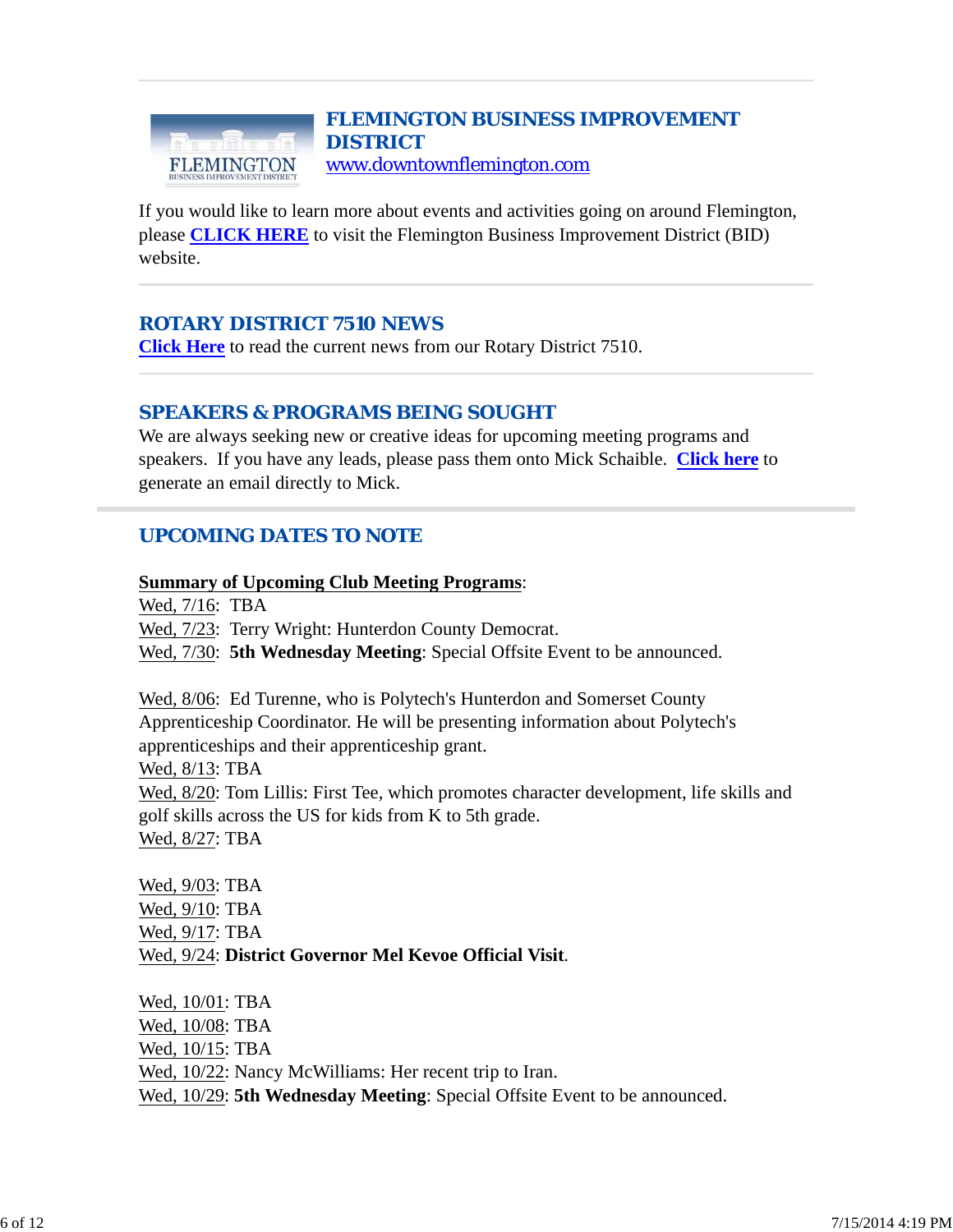**Next RCOF Board Meeting**: Thursday, 8/7/2014 at 6pm (usually the 1<sup>st</sup> Thursday). Next Membership Meeting: Wed, 8/13/2014 at 1:30 PM (usually the 2<sup>nd</sup> Wednesday).

#### **Upcoming RCOF Club Events, Fundraisers, Fellowship Events, Etc**.:

Sat, TBA: 40th Annual Pancake Day & Bake Sale Fundraiser Fri, TBA: Christmas Tree Lighting Ceremony (Main Street, Flemington)

#### **Rotary District 7510 Events & Functions:**

TBA

### *COMMITTEE LIST:*

**Click Here** to download the listing of all current Club Committee's and its members.

#### *"MEMBERS ONLY" WEBSITE:*

### **Click Here for the Members Only section of the website to find:**

- 1) The "Membership Proposal Form" to propose a new member.
- 2) New Member Information.
- 3) An Online Copy of the Club Membership Directory.
- 4) A Link to All Photos Albums of the Club.

### *ROTARY WEBSITE LINKS:*

Rotary International: **www.Rotary.org** Rotary District 7510: **www.RotaryNJ.org**

#### *NEARBY ROTARY CLUB MEETINGS:*

As A Rotarian, you are Welcome to attend a Rotary Club meeting anywhere in the world. Click here for the Rotary Club Locator App. Or see below for some local meetings:

#### Mondays

**Lambertville/New Hope** (6:30 pm) - Lambertville Station Restaurant; 11 Bridge Street, Lambertville NJ 08530

**Piscataway** (12:15 pm) - Radisson Hotel; 21 Kingsbridge Road, Piscataway, NJ 08854

#### Tuesdays

**Whitehouse** (12:15 pm) - Max's 22; 456 Route 22 West, Whitehouse Station, NJ 08889 **Princeton** (12:15 pm) - The Nassau Club; 6 Mercer Street, Princeton, NJ 08540 **Bridgewater-Bound Brook** (12:15 pm) - Arbor Glenn; 100 Monroe St, Bridgewater 08807

#### Wednesdays

**Branchburg Township** (7:30 am): Stoney Brook Grille; 1285 Route 28, North Branch, NJ 08876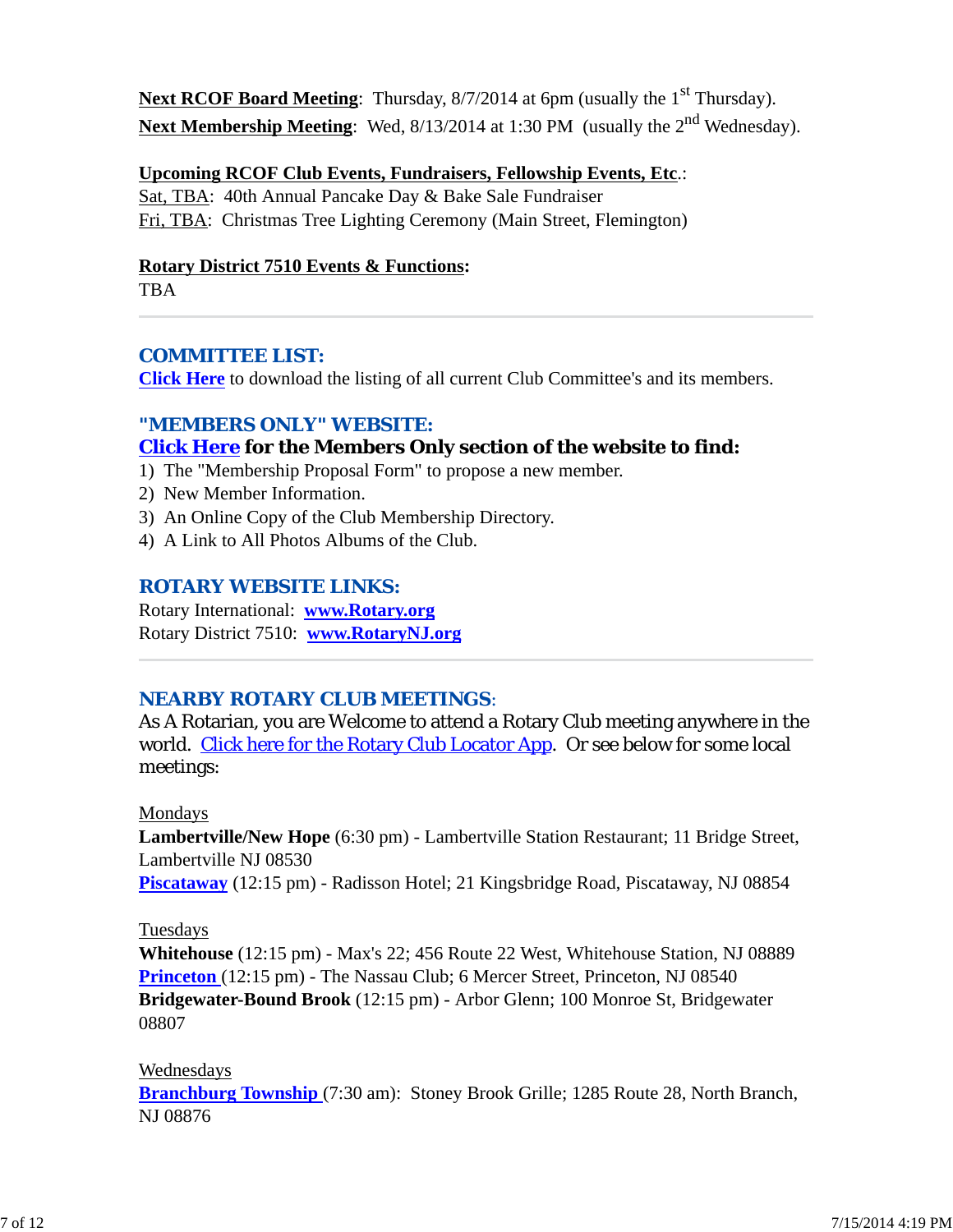**Flemington** (12:15pm): Copper Hill Country Club; 100 Copper Hill Road, Ringoes, NJ 08851

**Hillsborough Township** (6:15 pm): Pheasant's Landing; 311 Amwell Road (Rt. 514), Hillsborough, NJ 08844

### Thursdays

**Clinton Sunrise** (7:30 am): Clinton Fire Department; New Street, Clinton, NJ 08809 **Somerville/Bridgewater** (12:15 pm): Bridgewater Manor; 1251 US Highway 202/206, Bridgewater, NJ 08807

**Trenton** (12:15 pm): Freddie's Tavern; 12 Railroad Avenue, West Trenton, NJ 08628

### Fridays

**North Hunterdon** (12:15 pm): Beaver Brook County Club; 25 County Club Drive, Annandale, NJ 08801

**Princeton Corridor** (12:15pm): Hyatt Regency; 102 Carnegie Center, Rt. 1 North, Princeton, NJ 08540

#### eClub

**Rotary eClub of Hunterdon Horizon**: View website for meetings or online makeups.

RI President's Call for Action in **2014-2015**: **"Light Up Rotary"**

# **Rotary Club of Flemington - Our 91st Year**

Founded October 3, 1923 \* Charter #1529 \* District 7510

| President                     | <b>Lynn Hyman</b>                              |
|-------------------------------|------------------------------------------------|
| President-Elect               | <b>Mick Schaible</b>                           |
| Secretary                     | <b>Michele Kavanagh</b>                        |
| Treasurer, General            | <b>Bob Newland</b>                             |
| Treasurer, Lunch              | D.J. Wright                                    |
| Treasurer, Assistant Lunch    | <b>Harrie Copeland</b>                         |
| <b>Board Members</b>          | <b>Ira Liebross</b> (immediate past president) |
|                               | <b>Nancy Kahl</b>                              |
|                               | <b>Ken Skowronek</b>                           |
|                               | <b>Joe Ziegler</b>                             |
| Sergeant-at-Arms              | <b>Karen Widico</b>                            |
| <b>RI</b> President           | Gary C.K. Huang (Taiwan)                       |
| District Governor (DG)        | Melvin I. Kevoe "Mel" (Springfield, NJ)        |
| District Governor Elect (DGE) | Hal Daume (Berkeley Heights, NJ)               |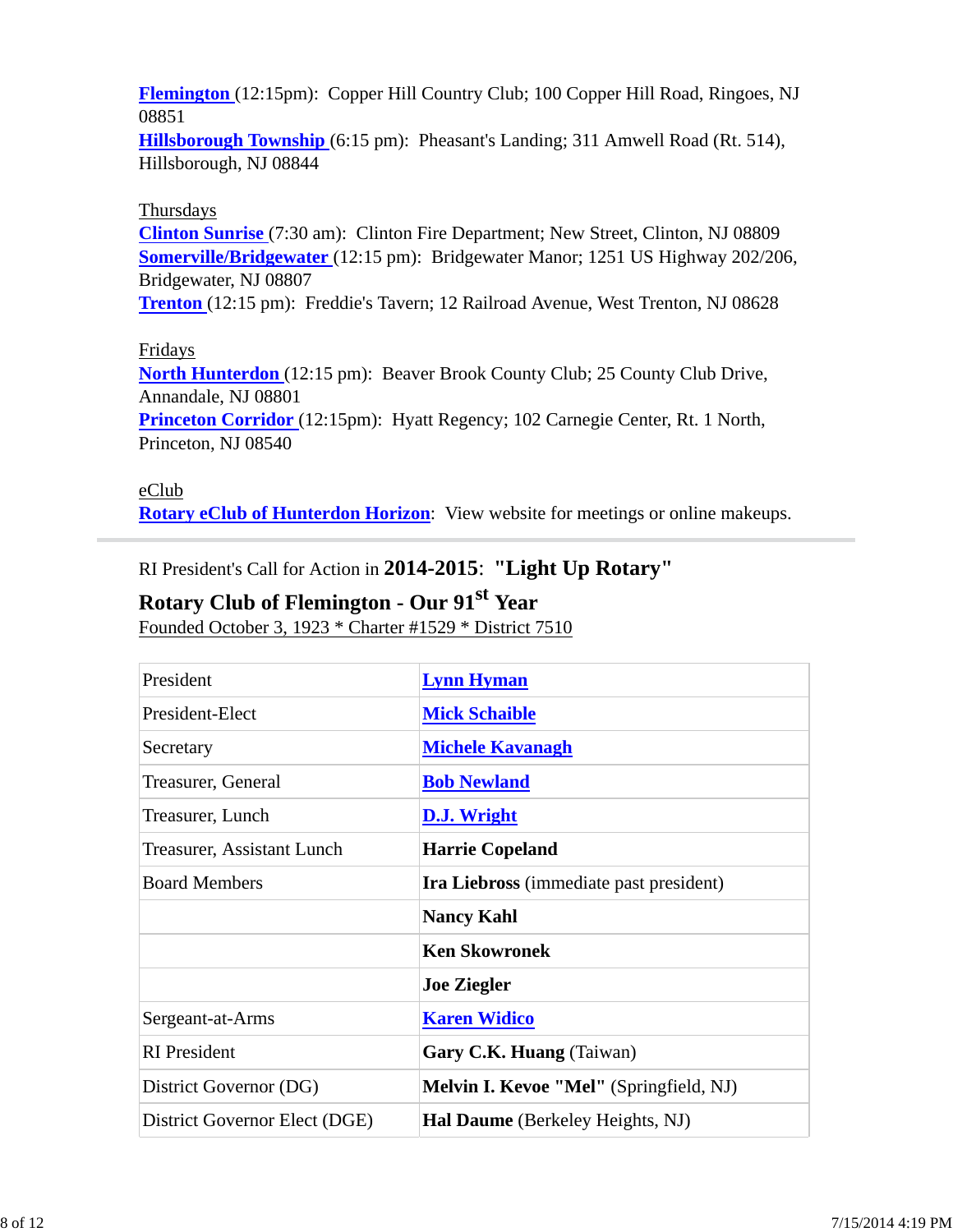District Governor Nomimee (DGN) **Charles Minton** (Union, NJ) Assistant District Governor (ADG) **Mike Toscani** (Lambertville-New Hope)

Club Meetings: **Wednesday, 12:15 pm, Copper Hill Country Club** 100 Copper Hill Road, Ringoes 08551





*MISSION STATEMENT*: The mission of Rotary International is to assist and guide Rotarians and Rotary clubs to accomplish the Object of Rotary to ensure Rotary's continuing relevance and to help build a better world, emphasizing service activities by individuals and groups that enhance the quality of life and human dignity, encouraging high ethical standards, and creating greater understanding among all people to advance the search for peace in the world.

**THE OBJECT OF ROTARY:** The object of Rotary is to encourage and foster the ideal of service as a basis of worthy enterprise and, in particular, to encourage and foster:

**1st**: The development of acquaintance as an opportunity for service;

**2nd**: High ethical standards in business and professions, the recognition of the worthiness of all useful occupations, and the dignifying of each Rotarian's occupation as an opportunity to serve society;

**3<sup>rd</sup>**: The application of the ideal of service in each Rotarian's personal, business and community life;

**4th**: The advancement of international understanding, goodwill, and peace through a world fellowship of business and professional persons united in the ideal of service.

**THE 4-WAY TEST:** "Of the things we think, say or do:

**1st**: Is it the Truth?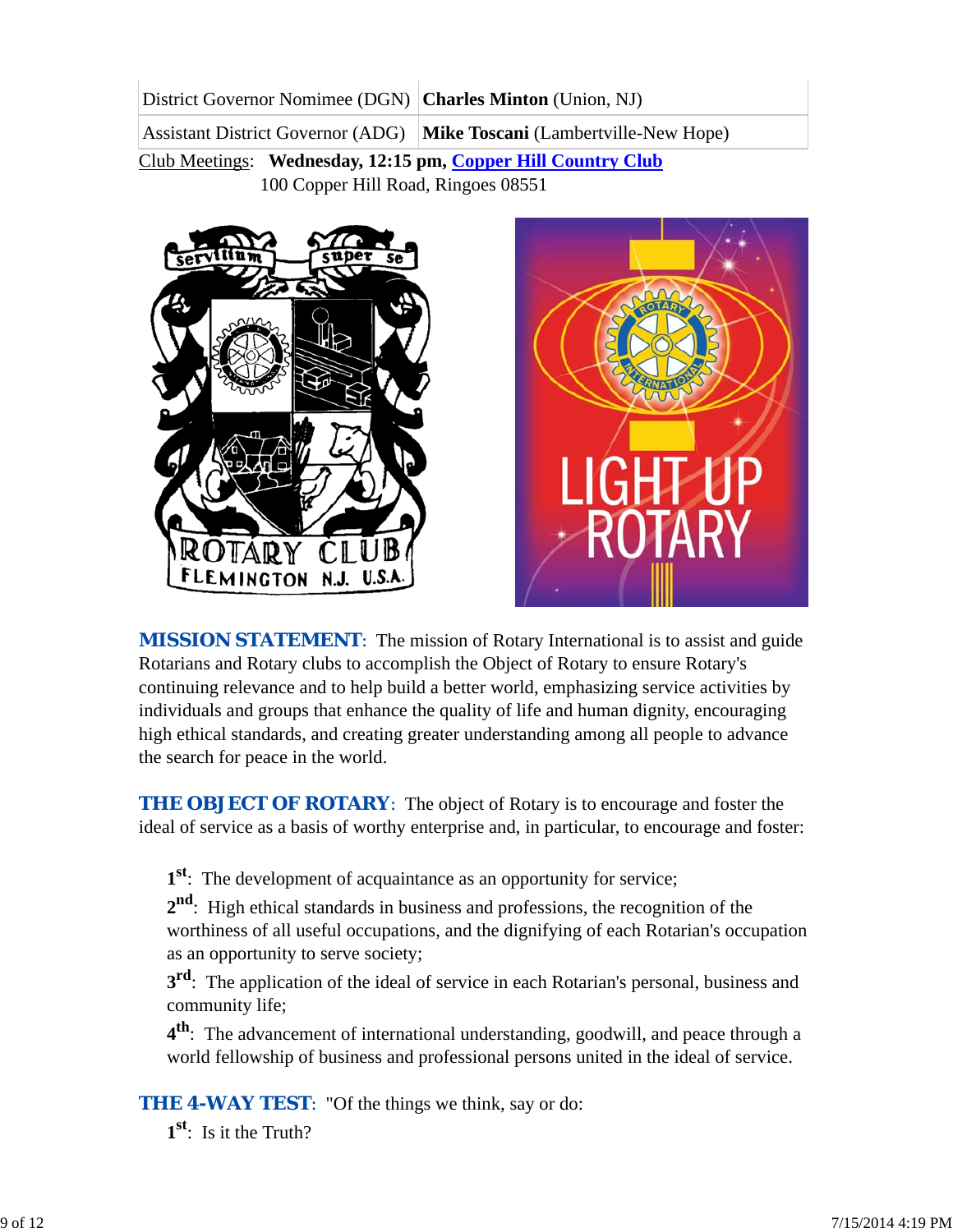- 2<sup>nd</sup>: Is it Fair to all concerned?
- **3rd**: Will it build goodwill and better friendships?
- **4th**: Will it be beneficial to all concerned?"

### *ROTARY's AVENUE'S OF SERVICE*:

**1)** Through **Club Service**, we have fun, build lasting friendships, and make sure that our club runs well.

**2)** Through **Vocational Service**, we volunteer our professional skills to serve others and promote integrity in everything we do.

**3)** Through **Community Service**, we address local needs and work with our community to bring lasting improvements.

**4)** Through **International Service**, we meet humanitarian needs around the globe and promote world understanding and peace.

**5)** Through **Youth Service**, we work with young people to help them become the next generation of leaders, visionaries, and peacemakers.

### **2014-2015 CLUB MEMBER ROSTER Rotary Club of Flemington, NJ** Current Number of Members: 44

| <b>Rotarian</b>                   | <b>Member Since</b> | <b>Classification</b>           |
|-----------------------------------|---------------------|---------------------------------|
| Black, Bruce B.                   | 2007                | <b>Health and Fitness</b>       |
| Bohler, Herbert C. (Herb)         | 1977                | <b>Specialty Advertising</b>    |
| Chittenden, Robert L. (Bob)       | 2003                | M.E.F.P. Consulting Engineering |
| Clark, Arthur L. (Sandy)          | 1987                | Printing                        |
| Copeland, Harrie E. III           | 1976                | Auctioneering/Banking           |
| Davidson, James G. (Jim)          | 2002                | <b>Rubber Products</b>          |
| Ferrari, Frederick J. (Fred)      | 1964                | Orthodontia                     |
| Fisher, Charles H. (Charlie)      | 1961                | <b>Funeral Services</b>         |
| Fisher, Thomas H. (Tom)           | 2012                | Property & Casualty Insurance   |
| Harrison, Jeffrey (Jeff)          | 1996                | Psychotherapy                   |
| Hennessy, Jr., Richard (Rich)     | 2010                | <b>Financial Advisor</b>        |
| Hyman, Lynn                       | 2010                | <b>Retail Banking</b>           |
| Kahl, Nancy                       | 2012                | Massage Therapy                 |
| Kamnitsis, Christopher P. (Chris) | 2001                | <b>Financial Planning</b>       |
| Kavanagh, Michele                 | 2013                | <b>Community Banking</b>        |
| Liebross, Ira                     | 1997                | <b>Family Medicine</b>          |
| Loew, Darren                      | 2002                | Orthodontics                    |
| Martin, Teresa (Terry)            | 1993                | Solid Waste/Recycling           |
| Mazujian, Harry                   | 2004                | Clergy                          |
| McWilliams, Nancy                 | 1992                | Psychotherapy                   |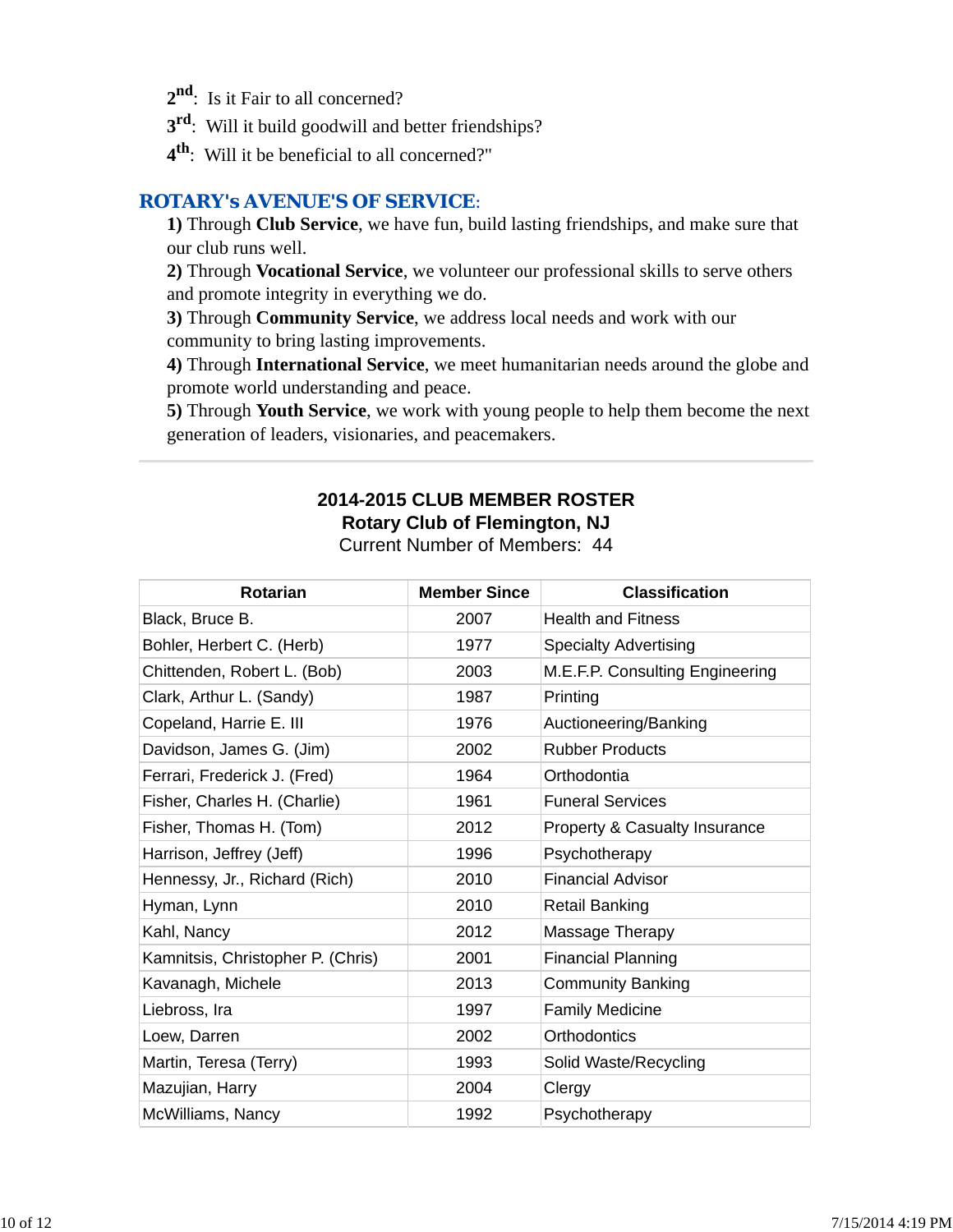| Metz, Kim                      | 2007 | <b>Technical Education</b>     |
|--------------------------------|------|--------------------------------|
| Muller, George D.              | 1964 | <b>Cut Glass Manufacturing</b> |
| Nastasi, William (Bill)        | 1996 | <b>General Contracting</b>     |
| Newland, Robert D. (Bob)       | 1998 | Insurance                      |
| Ownes, Terry M.                | 1987 | <b>Floor Covering</b>          |
| Phelan, Christopher J. (Chris) | 2009 | <b>Chamber Of Commerce</b>     |
| Randolph, R. Wayne             | 1982 | <b>Veterinary Medicine</b>     |
| Reinbacher, Otto A.            | 1997 | Clergy                         |
| Rogow, Stephen S. (Steve)      | 1973 | Orthodontics                   |
| Schaible, R. Michael (Mick)    | 1998 | <b>Appraisal Services</b>      |
| Skowronek, Kenneth J. (Ken)    | 1994 | <b>Family Law</b>              |
| Sollner, Richard F. (Dick)     | 1962 | Air Transportation             |
| Stothoff, Richard H. (Dick)    | 1966 | <b>Sanitary Engineering</b>    |
| Stout, Deborah (Debbie)        | 2013 | <b>Retail Banking</b>          |
| Thatcher, Thomas P. (Tom)      | 2006 | <b>Professional Planning</b>   |
| Weinstein, Theodore H. (Ted)   | 1994 | <b>Pulmonary Medicine</b>      |
| Widico, Karen A.               | 1997 | <b>Public Health Services</b>  |
| Williams, Gwen                 | 1991 | Purchasing/Manufacturing       |
| Wise, Robert (Bob)             | 1992 | <b>Hospital Administration</b> |
| Woske, Harry                   | 1977 | Cardiology                     |
| Wright, Daniel J. (D.J.)       | 2003 | <b>Funeral Services</b>        |
| Zanetti, Edward G. (Ed)        | 1971 | Plumbing & Heating             |
| Ziegler, Joseph E. (Joe)       | 1988 | <b>Investment Advisor</b>      |
| Zullo, John J. (Johnnie)       | 1987 | <b>Chemical Engineering</b>    |

Yours in Rotary Service! Bob Chittenden

**Rotary Club of Fleminton, NJ** PO Box 751 - Flemington, NJ 08822 www.FlemingtonRotaryNJ.org

Providing "Service Above Self" Since 1923



#### **Forward this email**

SafeUnsubscribe

This email was sent to bchittenden@jarengineering.com by **bchittenden@jarengineering.com** | Update Profile/Email Address | Rapid removal with SafeUnsubscribe™ | Privacy Policy.